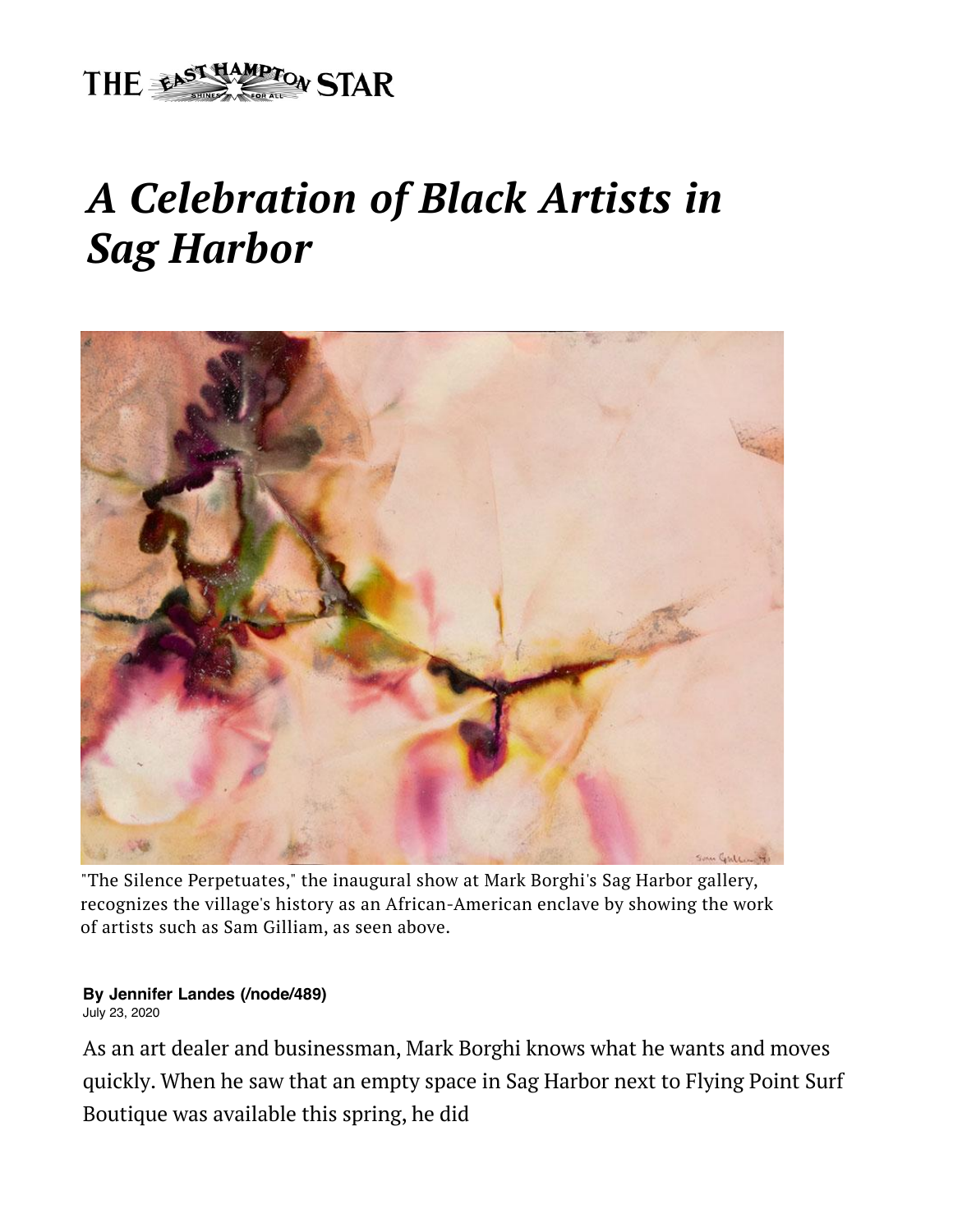not hesitate to lease it. It is now the Sag Harbor sister to his Bridgehampton space. He then opened "The Silence Perpetuates" on July 3.

The exhibition is a survey of Black artists such as Derrick Adams, Jean-Michel Basquiat, Chakaia Booker, Frank Bowling, Ed Clark, Gregory Coates, Thornton Dial, Sam Gilliam, Felrath Hines, Claude Lawrence, Glenn Ligon, Sam Middleton, Adam Pendleton, Clintel Steed, Alma Thomas, and Kenneth Victor Young.

The works span a matter of several decades, but they seem to coalesce around certain periods: the 1950s, 1970s, and 2000s.

Just before the 1950s, a work on paper by Romare Bearden with dye and India ink, "Untitled (Xmas for Jean)" from 1948, breaks down the traditional Madonna and Child format with a Cubist/Expressionist hybrid approach. It's a fascinating work that draws one in for extended viewing.

Hines is responsible for one of the 1950s works. The artist, who also served as a conservator at the National Portrait Gallery in the 1970s, moved from Cubism to softer abstractions into a geometric style in the decades that he painted. In "Totem," from 1950, the style seems to be a holdover and a synthesis of what he was painting in the 1940s, with a similar focus on the figure. He would go on to paint more abstracted landscapes.

Middleton's "Impression," from later in the '50s, captures the artist after his break with Social Realism and during a time when he began integrating collage into his work. This oil painting seems reflective of the art scene of downtown New York, which the artist frequented in this period and right before he left the United States permanently for the more open-minded atmosphere of Europe. He died in the Netherlands in 2015.

Of the artists whose 1970s works are represented, Mr. Gilliam's are the prettiest. "Blowing Cool Red 2," from 1974, is a layered paper-and-canvas work, with acrylic and aluminum dust. It's colorful and sparkly,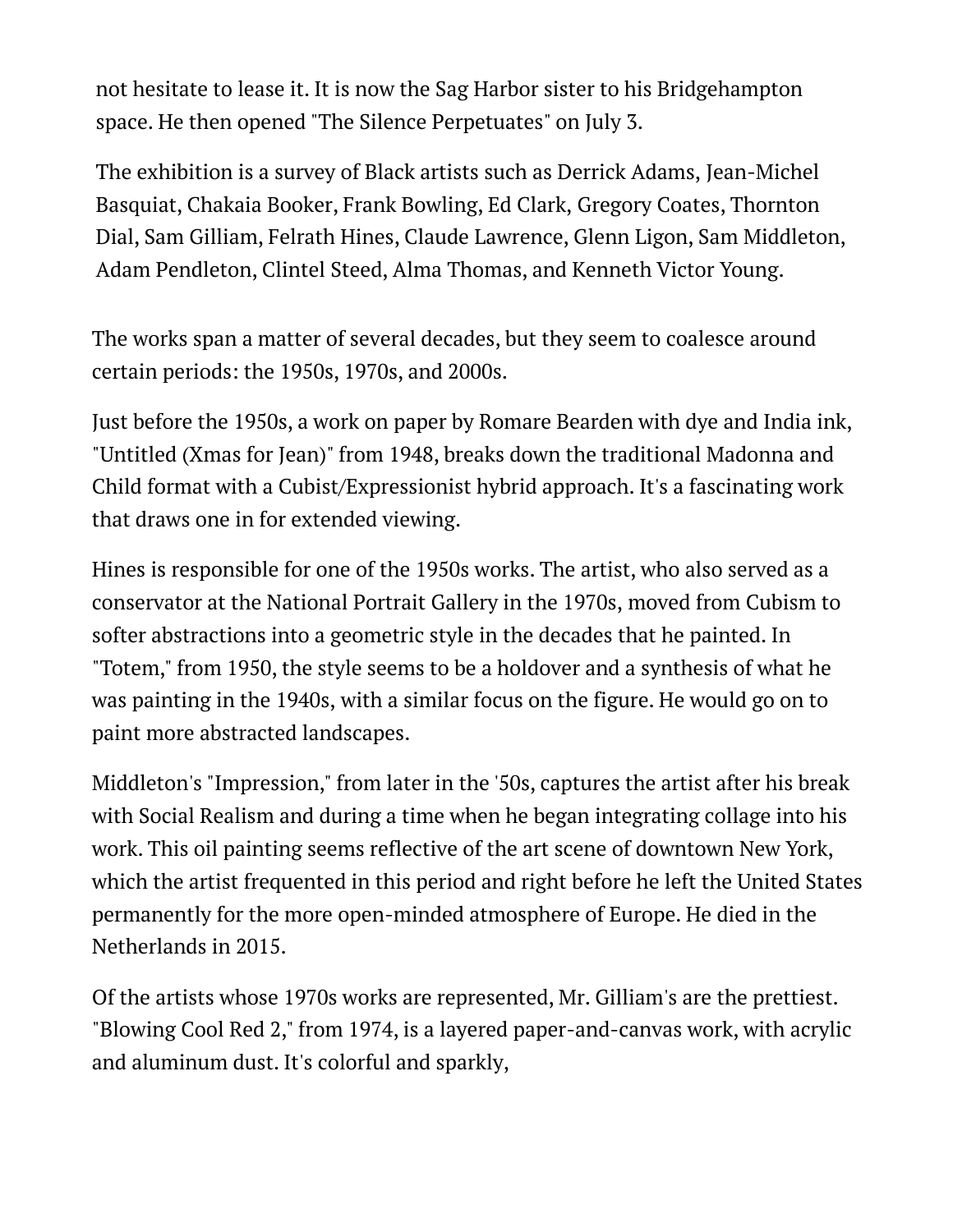and its uneven edging accentuates its objectness. An untitled mixed-media-onpaper composition is more ethereal, slightly reminiscent of cherry blossoms, but only in an evanescent way. Its magic is that it moves so easily between something recognizable and a random assemblage of visual forms.

Thomas's "Untitled (Composition in Rainbow Colors)," painted about two years before her death in 1978, stacks color in its non-repetitious but thematic pattern in a prismatic way. Its happy rhythm is appealing and strong. Mr. Young's 1972 "Sun in Night" is an acrylic on canvas that deploys a fireball representation of the center of our solar system. Red dots and flames seem to engulf the circular massing of color. Clark's pastel from 1978 is calming but less compelling than his "Moroccan Series," a dry pigment on paper from 1990, where organic forms are bathed in shaded tones of purple, blue, green, yellow, and red.



A crayon drawing by Jean-Michel Basquiat from 1982

Another outlier is the Basquiat from around 1982. An untitled crayon drawing, it captures the artist's expressive use of primary color freely employed around an otherwise purely black or blackened subject.